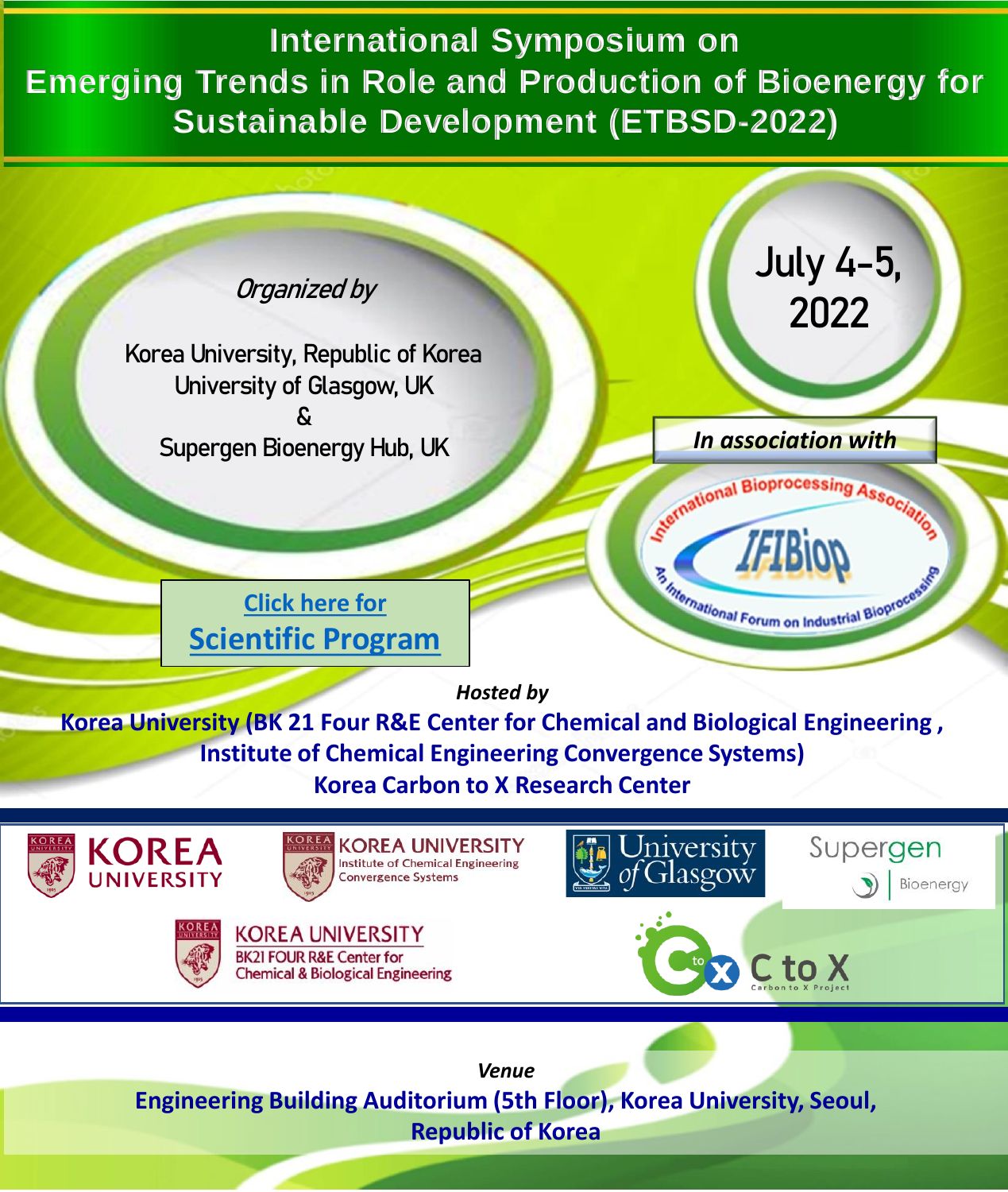## **Background**

One of the major issues currently mankind is facing is about the climate change, which urgently needs adopting ways and means to attain sustainable development in energy and environment sectors. Curtailing greenhouse gas (GHG) emission has been one of the major focuses of the Glasgow Climate

Pact held recently in SEC Centre in Glasgow, Scotland. After the power sector, which accounts for a quarter of global GHG emissions, organic wastes (3.2%), burning of agricultural residues (3.5%), and livestock and manures (5.8%) are the other major contributors to the global GHG emission. At the same time, the world is also facing unprecedented shortage of energy insecurity, and disposal of rapidly growing organic wastes

# **July 4-5, 2022**

and residues. In this respect, role and relevance of bioenergy seem to be extremely potential, which aims to resolve dual purpose by developing processes for the production of 'green' energy to save the climate changes and also to address the treatment and management of biowaste, including industrial effluent, rich in organic nature for the production of energy (waste to energy). Thus, the production of green (bio)hydrogen, cultivation of microalgae for waste mitigation and waste to energy concept have emerged as potential approaches for energy and environmental sustainability, which would be discussed in this symposium.

## **SCIENTIFIC PROGRAM**

Scientific program of the symposium would comprise invited talks and contributory short oral and posters presentations and panel discussion.

## **TOPICS**

## • **BIOHYDROGEN PRODUCTION**

- o Fermentative production
- o Gasification and pyrolysis of lignocellulosic and algal biomass
- o Life-cycle assessment and Technoeconomic studies

## • **MICROALGAL BIOREFINERY**

- o Production of fuels and chemicals
- o Life-cycle assessment and Technoeconomic studies
- $\circ$  CO<sub>2</sub> mitigation
- **WASTE TO ENERGY**
	- o Biogas production
	- o Advanced anaerobic processes

## **SUBMISSION OF ABSTRACTS**

Abstracts (about 200 words) of the papers should be submitted as word doc file by email to [etbsd@korea.com](mailto:etbsd@korea.ac.kr). The deadline to receive the abstracts is May 31, 2022. Acceptance notification will be sent on or before 5<sup>th</sup> J<mark>une 2022.</mark>

## **PUBLICATION**

Works presented in the symposium will be considered for publication in a special issue (SI) of BIORESOURCE TECHNOLOGY following the standard peer review process of the journal. SI will open for submission on August 1 and close on August 31, 2022. While submitting the manuscript online, in the covering letter, authors must mention the registration number and declare that the work was presented in ETBSD-2022. Contributory delegates can submit research articles only; review articles will be by invitation to the invited speakers.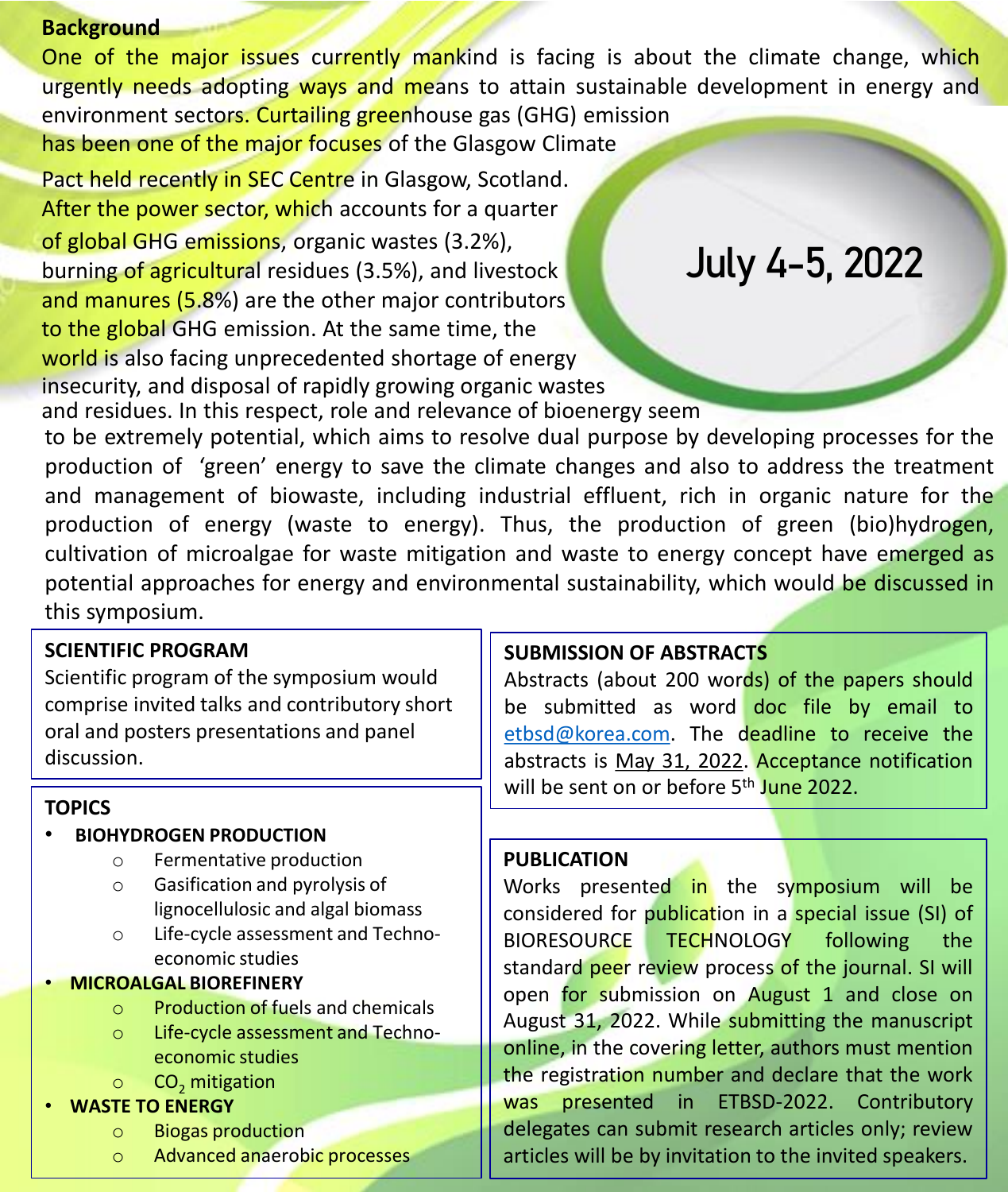#### **ORGANZING TEAM**

**Conference General Chair** Ashok Pandey, CSIR-Indian Institute of Toxicology, India

#### **Conference Chairs**

Sang Jun Sim, Korea University, Republic of Korea Patricia Thornley, Supergen Bioenergy Hub, Aston University, UK

### **Conference Co-chairs**

Siming You, University of Glasgow, UK Huu Hao Ngo, University of Technology Sydney, Australia

#### **International Advisory Committee**

Ampira Charoensaeng, Chulalongkorn University, Thailand Anh Phan, Newcastle University, UK Benjamas Cheirsilp, Prince of Songkla University, Thailand Chunfei Wu, Queen's University Belfast, UK Daniel C.W Tsang, Hong Kong Polytechnic University, Hong Kong Duu-Jong Lee, National Taiwan University, Taiwan Eldon Rene, Institute of Water Education, Netherlands Giorgio Mannina, University of Palermo, Italy Gopalkrishnan Kumar, University of Stavanger, Norway Hana Kim, Korea Advanced Institute of Science and Technology, Republic of Korea Hans Oechsner, University of Hohenheim, Germany Hee Shik Kim, Korea Research Inst of Biotechnology & Bioengineering, Republic of Korea Ilhan Kwon, Hanyang University, Republic of Korea Hoang A Tuan, Ho Chi Minh City University of Technology, Viet Nam Irini Angeldaki, Technical University of Denmark, Denmark Jiawei Wang, Aston University, UK Jin Suk Lee, Korea Institute of Energy Research, Republic of Korea Jingxin Zhang, Shanghai Jiao Tong University, China Jo-Shu Chang, National Cheng Kung University, Tainan, Taiwan Martin Koller, University of Graz, Austria Ming Xie, University of Bath, UK Mohammad Taherzadeh, University of Borås, Sweden Quanguo Zhang, Henan Agricultural University, China Rajeshwar D Tyagi, BOSK-Bioproducts, Canada Roger Ruan, University of Minnesota, USA S Venkata Mohan, CSIR-Indian Institute of Chemical Technology, India Samir Kumar Khanal, University of Hawaii-Manoa, USA Sang Hyun Kim, Yonsei University, Republic of Korea Stephanie Connelly, University of Glasgow, UK Su Shiung Lam, Universiti Malaysia Terengganu, Malaysia Sung Hoon Park, Ulsan National Institute of Science and Technology, Republic of Korea Thallada Bhaskar, CSIR-Indian Institute of Petroleum, India Sunita Varjani, Gujarat Pollution Control Board, India